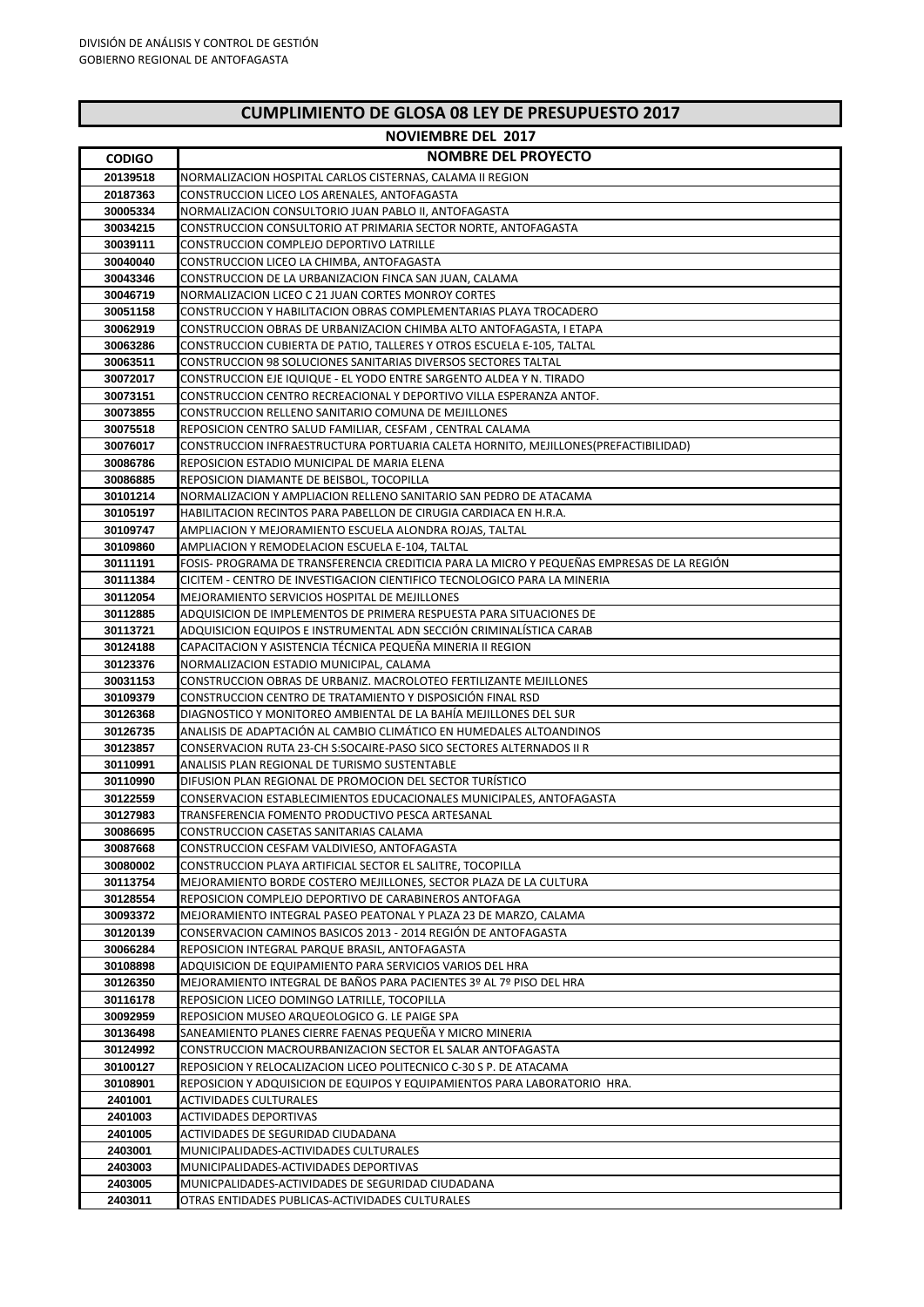|                      | <b>NOVIEMBRE DEL 2017</b>                                                                                                     |
|----------------------|-------------------------------------------------------------------------------------------------------------------------------|
| <b>CODIGO</b>        | <b>NOMBRE DEL PROYECTO</b>                                                                                                    |
| 2403013              | OTRAS ENTIDADES PUBLICAS-ACTIVIDADES DEPORTIVAS                                                                               |
| 2403015              | OTRAS ENTIDADES PUBLICAS-ACTIVIDADES DE SEGURIDAD CIUDADANA                                                                   |
| 3301010              | APLICACIÓN LETRA A) ART. 4° TRANSITORIO LEY N° 20.378 (MICRO)                                                                 |
| 30086335             | REPOSICION CALETA DE PESCADORES ANTOFAGASTA                                                                                   |
| 30107946             | CONSTRUCCION PASEO PEATONAL M.A.MATTA, ANTOFAGASTA                                                                            |
| 30116088             | AMPLIACION URBANIZACION SECTORES VARIOS SAN PEDRO DE ATACAMA                                                                  |
| 30124621             | REPOSICION A.VERDES Y CIRCULACIONES PEATONALES CALLE A.MOOCK G.VIA                                                            |
| 30125104             | MEJORAMIENTO EJE BALMACEDA CALAMA. II ETAPA                                                                                   |
| 30126093             | REPOSICION Y AMPLIACION RED ELECTRICO HRA.                                                                                    |
| 30126588             | CONSTRUCCION COMPLEJO DEPORTIVO ESCOLAR CORVALLIS                                                                             |
| 30129640             | HABILITACION PLAZA Y AREAS RECREATIVAS U.V R.SCHNEIDER, ANTOFAGASTA                                                           |
| 30277722             | CONSERVACION RUTA B-355 REGION DE ANTOFAGASTA 2014-2015                                                                       |
| 30108045             | REPOSICION JARDIN INFANTIL DE TOCONAO COMUNA DE S.P.A                                                                         |
| 30237072             | CONSTRUCCION JARDIN INFANTIL LICKANANTAY SAN PEDRO DE ATACAM                                                                  |
| 02-0002              | REPOSICION VEHICULOS MUNICIPALES, TOCOPILLA                                                                                   |
| 30137744             | ADQUISICION MAQUINARIA INVERNAL REGION DE ANTOFAGASTA                                                                         |
| 30167472D            | CONSTRUCCION RELLENO SANITARIO, COMUNA DE SIERRA GORDA                                                                        |
| 30182775             | REPOSICION DE TOMOGRAFO AXIAL COMPUTARIZADO (TC) EN HRA                                                                       |
| 30215822             | <b>CONSERVACION VIAS URBANAS DIVERSOS SECTORES DE MEJILLONES</b>                                                              |
| 30277737             | CONSERVACION RED VIAL REGIÓN DE ANTOFAGASTA 2014 - 2015                                                                       |
| 30280622             | ADQUISICION MOBILIARIO URBANO Y JUEGOS INFANTILES, MEJILLONES                                                                 |
| 30291433             | ADQUISICION CARRO BOMBA, PARA COMUNA SAN PEDRO DE ATACAMA                                                                     |
| 30296472             | ADQUISICION RED METEOROLÓGICA DE EMERGENCIA                                                                                   |
| 30302922             | REPOSICION DE CALDERA EN HOSPITAL DE CALAMA                                                                                   |
| 30305323             | TRANSFERENCIA DIPLOMADO EN TEMAS DE CIENCIA, TECNOLOGÍA E INNOVACIÓN                                                          |
| 30305475             | TRANSFERENCIA PROGRAMA DE FORTALECIMIENTO TECNOLOGICO PARA LA INDUSTRIA                                                       |
| 30305478             | TRANSFERENCIA PROGRAMA DE ACTIVACIÓN DE PROYECTOS INNOVACIÓN                                                                  |
| 30305573             | TRANSFERENCIA APOYO A INVESTIGACIÓN APLICADA AL DESARROLLO INNOVADOR                                                          |
| 30305574             | TRANSFERENCIA PROGRAMAS REGIONALES BECAS DE FORMACIÓN Y CERTIFICACIÓN<br>REPOSICION SEÑALETICA VIAL DE LA COMUNA DE TOCOPILLA |
| 30305622<br>30306425 | CONSTRUCCION PARADEROS URBANOS, COMUNA DE TOCOPILLA                                                                           |
| 30307772             | TRANSFERENCIA CONVOCATORIA PROYECTOS DE INNOVACION AGRARIA                                                                    |
| 30307777             | CONSERVACION VIAS URBANAS DIVERSOS SECTORES 2014 ANTOFAGASTA                                                                  |
| 30319422             | CAPACITACION CENTRO DE PILOTAJE DESIERTO DE ATACAMA                                                                           |
| 30319925             | TRANSFERENCIA SISTEMA DE INFORMACIÓN GEOESPACIAL PARA LA COMPETITIVIDAD                                                       |
| 30320072             | TRANSFERENCIA PAQUETE TECNOLOGICO PASIVOS SEGUNDA REGIÓN                                                                      |
| 30320122             | TRANSFERENCIA ESTUDIO DE ING. PARA LA REMEDIACIÓN DE SITIOS TALTAL                                                            |
| 30320172             | TRANSFERENCIA PLANTA PILOTO MÓVIL PARA LA RECUPERACIÓN DE COBRE Y ORO                                                         |
| 30320272             | TRANSFERENCIA COMUNIDADES ENERGETICAMENTE SOSTENIBLES                                                                         |
| 30320323             | TRANSFERENCIA SUSTENT. PATRIMONIAL E INDUSTRIA TURÍSTICA DEL ALTO LOA                                                         |
| 30320522             | TRANSFERENCIA ESCALAMIENTO PILOTO DE LA PRODUCCIÓN DE ASTAXANTINA                                                             |
| 30320823             | TRANSFERENCIA SISTEMA SOLAR PARA CULTIVO TECNIFICADO EN EL DESIERTO                                                           |
| 30320873             | CAPACITACION FORTALECIMIENTO POSTGRADO CIENCIAS ACUÁTICAS UA                                                                  |
| 30320922             | TRANSFERENCIA OBSERVATORIO DE EDUCACIÓN PARA LA INNOVACIÓN                                                                    |
| 30321072             | CAPACITACION CENTRO REGIONAL DE ASTROINGENIERÍA                                                                               |
| 30323272             | REPOSICION DE EQUIPOS PARA SERVICIOS DE APOYO DIAGNOSTICO EN HRA                                                              |
| 30329224             | ADQUISICION EQUIPOS LABORAT AUDIOLOG VOZ Y HABLA FONOAUDIOLOGIA UA                                                            |
| 30333772             | CONSERVACION PLURIANUAL DE VIAS URBANAS, REGION DE ANTOFAGASTA                                                                |
| 30351290             | ADQUISICION PLANTA DE TRATAMIENTO DE AGUA POTABLE RIO GRANDE S.P.A.                                                           |
| 30359875             | DIAGNOSTICO DE RIESGO AMBIENTAL, REGIÓN DE ANTOFAGASTA                                                                        |
| 30350989             | DIAGNOSTICO PMDT COSTA SUR EN COMUNA DE TALTAL                                                                                |
| 30351076             | DIAGNOSTICO PMDT NORTE ALTO ANDINO (ALTO EL LOA Y OLLAGUE)                                                                    |
| 30130919             | DIAGNOSTICO DEL CAUDAL AMBIENTAL DEL RIO LOA, REGION DE ANTOFAGASTA                                                           |
| 30130966             | DIAGNOSTICO Y CONSERVACION DE FLORA COSTERA, REGION DE ANTOFAGASTA                                                            |
| 30130908             | ANALISIS DE RIESGO AMBIENTAL EN BAHIA SAN JORGE ANTOFAGASTA                                                                   |
| 30130937             | DIAGNOSTICO Y MONITOREO AMBIENTAL DE LA BAHIA ALGODONALES TOCOPILLA                                                           |
| 30303572             | CONTROL INTEGRADO Y MANEJO DE LA MALEZA MOSTAZA NEGRA, CALAMA                                                                 |
| 30101628             | RESTAURACION TEATRO METRO, MARIA ELENA                                                                                        |
| 30137533             | REPOSICION JARDIN INFANTIL COMUNA MARIA ELENA                                                                                 |
| 30355474             | TRANSFERECIA FOMENTO PRODUCTIVO PARA EL SECTOR PESQUERO ARTESANAL                                                             |
| 30376526             | DIAGNOSTICO DE RIESGO ALUVIONAL - INUNDACIONES REGION DE ANTOFAGASTA                                                          |
| 30307976             | AMPLIACION DE TELEFONIA SATELITAL PARA LA REGION DE ANTOFAGASTA                                                               |
| 30087356             | CONSTRUCCION CUARTEL DE BOMBEROS Y AREAS VERDES ARTURO PEREZ CANTO                                                            |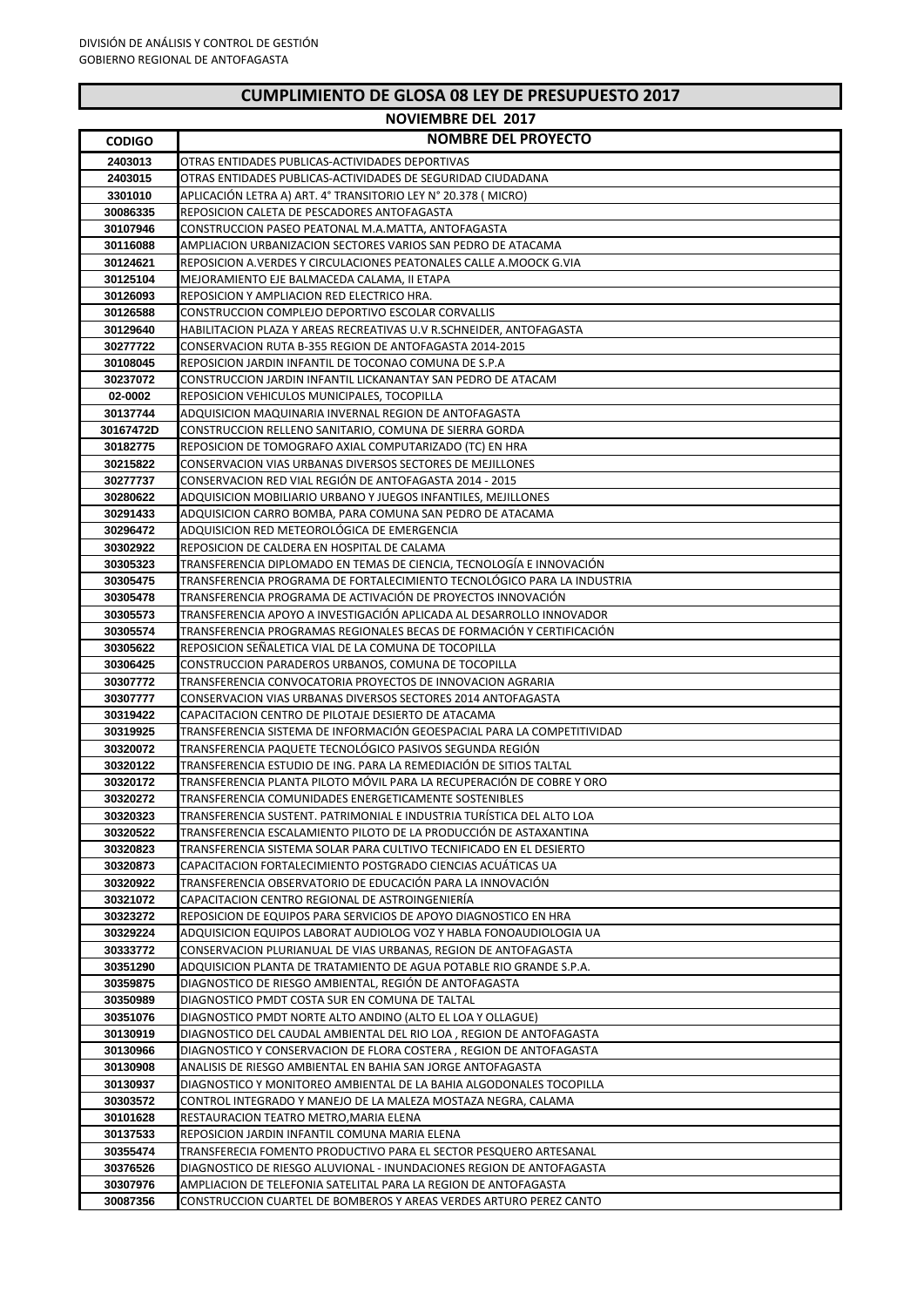| <b>NOVIEMBRE DEL 2017</b> |                                                                                                                                         |
|---------------------------|-----------------------------------------------------------------------------------------------------------------------------------------|
| <b>CODIGO</b>             | <b>NOMBRE DEL PROYECTO</b>                                                                                                              |
| 30361325                  | CONSTRUCCION TERMINACION ESCUELA PRESIDENTE BALMACEDA, CALAMA                                                                           |
| 30153222                  | REPOSICION CON RELOCALIZACIÓN TENENCIA OLLAGUE (F)                                                                                      |
| 30003506                  | MEJORAMIENTO INTERCONEXION EJES GRAU - PRAT, CALAMA                                                                                     |
| 2401017                   | ACTIVIDADES SOCIALES Y REHABILITACION DE DROGAS                                                                                         |
| 2403017                   | MUNICIPALIDADES - ACTIVIDADES SOCIALES                                                                                                  |
| 2403018                   | OTRAS ENTIDADES PUBLICAS - ACTIVIDADES SOCIALES                                                                                         |
| 30277730                  | CONSERVACION CAMINOS BÁSICOS REGIÓN DE ANTOFAGASTA 2014 - 2015                                                                          |
| 30168425                  | ADQUISICION Y REPOSICIÓN DE VEHÍCULOS GOPE ANTOFAGASTA Y CALAMA                                                                         |
| 2403010<br>30120017       | SUBSIDIO PARA LA MANTENCIÓN DE PARQUE I.M.SAN PEDRO DE ATACAMA<br>REPOSICION ESCUELA LOCALIDAD DE CAMAR, COMUNA SAN PEDRO DE ATACAMA    |
| 30113912                  | REPOSICION COLEGIO BERNARDO OHIGGINS, EDUCACION BASICA, TOCOPILLA                                                                       |
| 30370415                  | REPOSICION DE AUTOCLAVES Y PLANTAS DE AGUA EN HOSPITAL ANTOFAGASTA                                                                      |
| 30137114                  | ADQUISICION EQUIPOS Y HERRAMIENTA ESP. TP, LICEOS A-16, A-22 Y A-26                                                                     |
| 20183313                  | CONSTRUCCION OBRAS DE CONTROL ALUVIONAL EN QUEBRADA LA CHIMBA ANTOFA                                                                    |
| 20183300                  | CONSTRUCCION OBRAS DE CONTROL ALUVIONAL EN QUEBRADA FARELLONES ANTOF                                                                    |
| 30107933                  | HABILITACION PARQUE GRAN AVENIDA, ANTOFAGASTA                                                                                           |
| 30377125                  | CONSERVACION Y MANEJO DE CAUCE EN EL SECTOR TRANQUE TOCONAO                                                                             |
| 30380184                  | ADQUISICION AMBULANCIA AEA COMUNA DE SIERRA GORDA                                                                                       |
| 30378679<br>30126599      | REPOSICION TEATRO ANDRES PEREZ TOCOPILLA<br>CONSTRUCCION COMPLEJO DEPORTIVO ESCOLAR MUNICIPAL                                           |
| 30136525                  | REPOSICION ACERAS, BARRIO TRADICIONAL, ANTOFAGASTA                                                                                      |
| 30280674                  | MEJORAMIENTO PLAZA COMUNITARIA, LOCALIDAD CAROLINA DE MICHILLA                                                                          |
| 2403004                   | SUBSIDIO PARA LA OPERACIÓN DEL SISTEMA AUTOGENERACIÓN DE ENERGIA                                                                        |
| 30413638                  | TRANSFERENCIA PROYECTO JAIBAS PARTE II                                                                                                  |
| 30413374                  | TRANSFERENCIA PROYECTO UNDIMOTRIZ WARAQOCHA                                                                                             |
| 30413449                  | TRANSFERENCIA PLANTA MODULAR PARA TRATAMIENTO DE AGUAS SERVIDAS                                                                         |
| 30413437                  | TRANSFERENCIA SIST. FORMACION CAPITAL HUMANO AVANZADO PARA INNOVACION                                                                   |
| 30414995                  | TRANSFERENCIA DESALACIÓN TERMO SOLAR USANDO SISTEMA DE EVAPORACIÓN                                                                      |
| 30414990                  | TRANSFERENCIA INNOVACCIÓN CREATIVA                                                                                                      |
| 30412846<br>30413775      | TRANSFERENCIA CUSTER. KIT PARA LA DETERMINACIÓN DE COBRE SOLUBLE<br>TRANSFERENCIA CONSOLIDACIÓN MODELO MULTIHÉLICE DE INNOVACIÓN SOCIAL |
| 30412822                  | TRANSFERENCIA DESARROLLO DE NANOTRANSISTORES BASADOS EN CABLES BACTER                                                                   |
| 30413023                  | TRANSFERENCIA VIRTUALIZACIÓN RUTAS TURÍSTICAS CON TECNOLOGÍAS HÍBRIDA                                                                   |
| 30412834                  | TRANSFERENCIA MEJORAMIENTO DEL PROCESO DE CEMENTACIÓN PARA PEQUEÑOS M                                                                   |
| 30412829                  | TRANSFERENCIA ENERGÍA SOLAR Y AGUA DE MAR PARA LA PEQUEÑA MINERÍA                                                                       |
| 30412847                  | TRANSFERENCIA SIST. BIOTECNOLOGICO REMOCIÓN METALES PESADOS RILES                                                                       |
| 30413077                  | TRANSFERENCIA IMPLEMENTACIÓN DE MODELO DE CULTIVO DEL DORADO EN LA II                                                                   |
| 30413089                  | TRANSFERENCIA ALMACENAMIENTO SOLAR LINO3                                                                                                |
| 30413074                  | TRANSFERENCIA POSICIONAMIENTO LABORATORIO TECNOLOGIAS SOLARES<br>TRANSFERENCIA DIVERSIFICACIÓN PRODUCTIVA DE LAS ÁREAS DE MANEJO        |
| 30413126<br>30413101      | TRANSFERENCIA EVALUACION ECONOMICA DE PRODUCCION DE BATERIAS DE LITIO                                                                   |
| 30413135                  | TRANSFERENCIA DES. TECNOLÓGICO PARA INDUS. ACUÍCOLA PERLERA ABALON                                                                      |
| 30416730                  | TRANSFERENCIA FORMACION INTEGRAL PARA LA INSERCION LABORAL                                                                              |
| 30378223                  | ADQUISICION CAMIÓN PARA CONTENEDORES Y 68 CONTENEDORES SOTERRADOS                                                                       |
| 30366996                  | MEJORAMIENTO SISTEMA DE GENERACION ELECTRICA SAN PEDRO DE ATACAMA                                                                       |
| 30394022                  | CONSERVACION MAYOR AERÓDROMO DE BARRILES. COMUNA DE TOCOPILLA. II RE                                                                    |
| 30385931                  | TRANSFERENCIA PROGRAMA PARA PESCADORES ARTESANALES DE TOCOPILLA                                                                         |
| 30399589                  | TRANSFERENCIA EFICIENCIA ENERGÉTICA, REGIÓN DE ANTOFAGASTA                                                                              |
| 2403010-1                 | SUBSIDIO PARA LA MANTENCIÓN DE PARQUE I.M. MEJILLONES<br>TRANSFERENCIA PROGRAMA EMERGENCIA PRODUCTIVA TOCOPILLA                         |
| 30399622<br>30423045      | TRANSFERENCIA PROGRAMA DE MEJORAMIENTO URBANO Y EQUIPAMIENTO COMUNAL                                                                    |
| 30379873                  | ADQUISICION DOS MINIBUSES DESTINADO AL TRANSPORTE DE PERSONAS EN S                                                                      |
| 30299573                  | MEJORAMIENTO PARQUE TEMÁTICO LOCALIDAD DE BAQUEDANO                                                                                     |
| 30353279                  | MEJORAMIENTO PASEO IGNACIO CARRERA PINTO DE MARIA ELENA                                                                                 |
| 30108039                  | MEJORAMIENTO SISTEMA DE AGUA POTABLE LOCALIDAD DE TALABRE                                                                               |
| 3301010-1                 | APLICACIÓN LETRA A) ART. 4° TRANSITORIO LEY N° 20.378 (TAXIS)                                                                           |
| 30418631                  | Transferencia Convocatoria De Iniciativas Innovación Agroalimentario                                                                    |
| 30417023                  | Transferencia Diseño De Programa De Magíster En Temas De Cti                                                                            |
| 30401577                  | Transferencia Programa Regional De Apoyo Al Emprendimiento Dinámico                                                                     |
| 30401824                  | Transferencia Programa Apoyo Entorno De Innovación y Emprendimiento                                                                     |
| 30401832<br>30401823      | Transferencia Programa De Transferencia a Proyectos Para El Entorno<br>Transferencia Innovación y Emprendimiento ¿Made In Antofagasta¿  |
| 30401724                  | Transferencia Programa De Innovación para fortalecer el Entorno.                                                                        |
|                           |                                                                                                                                         |

## **CUMPLIMIENTO DE GLOSA 08 LEY DE PRESUPUESTO 2017**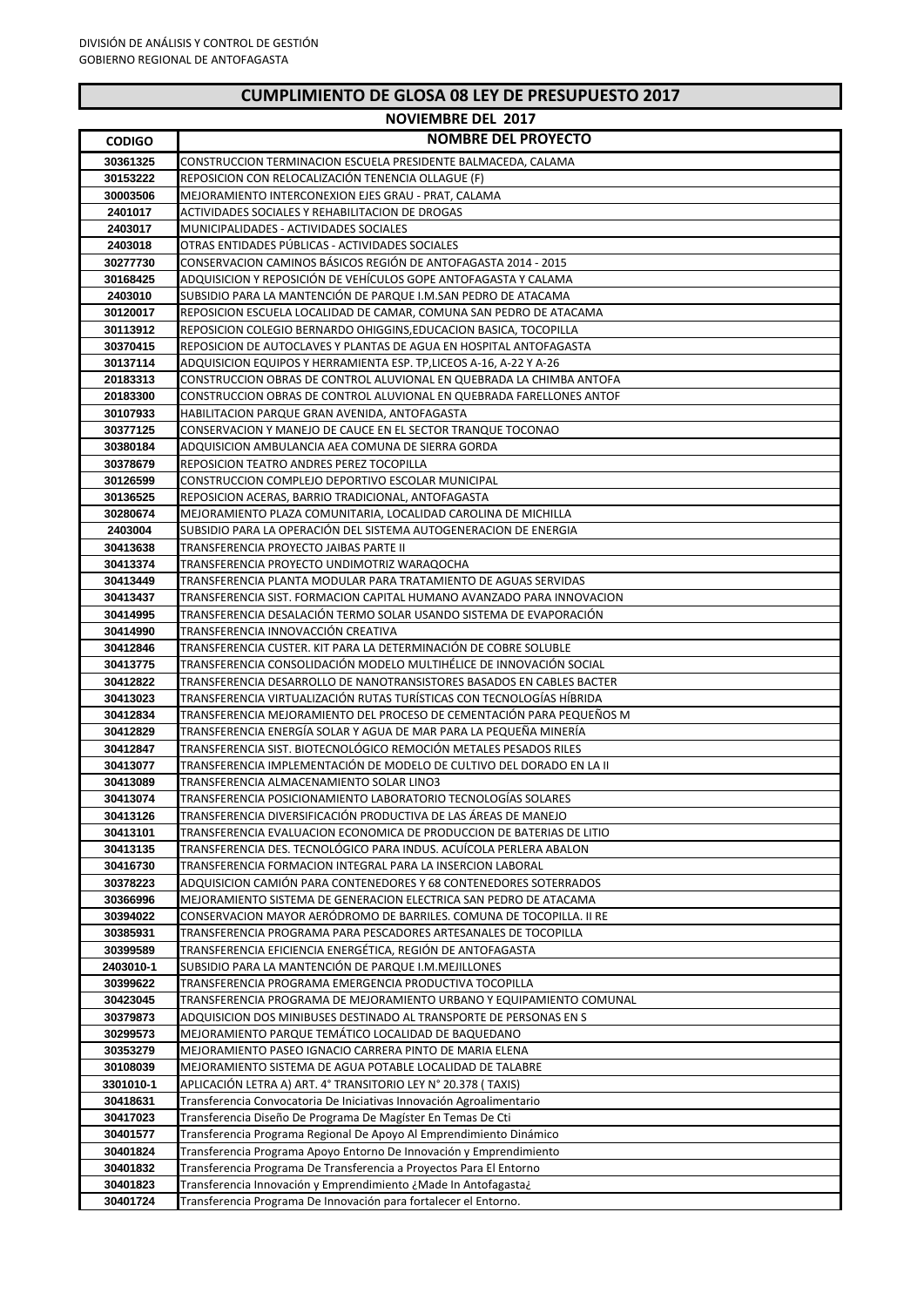|  | <b>CUMPLIMIENTO DE GLOSA 08 LEY DE PRESUPUESTO 2017</b> |
|--|---------------------------------------------------------|
|--|---------------------------------------------------------|

|                      | <b>NOVIEMBRE DEL 2017</b>                                                                                                            |
|----------------------|--------------------------------------------------------------------------------------------------------------------------------------|
| <b>CODIGO</b>        | <b>NOMBRE DEL PROYECTO</b>                                                                                                           |
| 30390924             | CONSTRUCCION OBRAS DE CONTROL ALUVIONAL QUEB. URIBE, ANTOFAGASTA                                                                     |
| 30360227             | MEJORAMIENTO DE LAS DEPENDENCIAS DE LA ASOCIACIÓN DE MUNICIPALIDADES                                                                 |
| 30428972             | TRANSFERENCIA JUNTA NACIONAL DE BOMBEROS (EQUIPOS Y EQUIPAMIENTO)                                                                    |
| 30127208             | CONSTRUCCION MEMORIAL TOPATER CALAMA                                                                                                 |
| 30249472             | ADQUISICION DE BUSES ILUSTRE MUNICIPALIDAD DE CALAMA                                                                                 |
| 30398230             | ADQUISICION SISTEMA MODULAR JUZGADO POLICIA COMUNA DE SIERRA GORDA                                                                   |
| 30380575             | ADQUISICION REPOSICION BUS MUNICIPAL ORGANIZACIONES COMUNITARIAS                                                                     |
| 30398274             | AMPLIACION SISTEMA AGUA POTABLE RURAL AYLLU DE CUCUTER                                                                               |
| 30345674             | REPOSICION CON RELOCALIZACIÓN DEL RETÉN ALEMANIA (MC)                                                                                |
| 30398282             | TRANSFERENCIA PROGRAMA DE FOMENTO PARA PESCADORES ARTESANALES                                                                        |
| 30124596             | CONSTRUCCION PARQUE COMUNITARIO RENE SCHNEIDER                                                                                       |
| 30426773             | ADQUISICION VEHICULO Y EQUIPAMIENTO VIGILANCIA R. MARINA RINCONADA                                                                   |
| 30344426             | RESTAURACION MUSEO MUNICIPAL DE MEJILLONES                                                                                           |
| 30133005             | NORMALIZACION URBANIZACION NUEVOS LOTEOS TOCONAO                                                                                     |
| 30133006             | CONSTRUCCION ADUCCION SOLAR LOCALIDAD DE SOCAIRE                                                                                     |
| 30420635             | CONSTRUCCION CUBIERTAS LIVIANAS EN MULTICANCHAS, CALAMA                                                                              |
| 30387622             | ADQUISICION DE EQUIPAMIENTO DE ARCHIVO                                                                                               |
| 30361423             | ADQUISICION CAMARAS DE SEGURIDAD SERVICIO MEDICO LEGAL II REGION                                                                     |
| 30402079             | MEJORAMIENTO DE SERVICIO DE CARDIOLOGIA EN HOSPITAL DE ANTOFAGASTA                                                                   |
| 30429024<br>30423338 | ADQUISICION DE VEHICULOS POLICIALES PDI II REGION POLICIAL DE ANTOF<br>ADQUISICION TECNOLOGÍAS INFORMÁTICAS PDI CALAMA               |
| 30444080             | CONSERVACION CAMINO BASICO, RUTA 23-CH, SECTOR SOCAIRE - PASO SICO                                                                   |
| 30085180             | REPOSICION CENTRO DE LA MUJER MANANTIAL DE TOCOPILLA                                                                                 |
| 30414872             | ADQUISICION EQUIPOS Y EQUIPAMIENTO CONSULTORIO BAUTISTA, AFTA                                                                        |
| 30443628             | MEJORAMIENTO CANCHA DE FUTBOL DE PAPOSO                                                                                              |
| 30447122             | ADQUISICION SEGUNDA ETAPA ADQUISICIÓN CARROS BOMBA COMUNA CALAMA                                                                     |
| 30168774             | REPOSICION CUARTEL 1° COMPAÑÍA DE BOMBEROS - MEJILLONES                                                                              |
| 30455581             | ADQUISICION CARRO BOMBA 1RA COMPAÑÍA DE BOMBEROS MEJILLONES                                                                          |
| 30366991             | CONSTRUCCION OBRAS DE MACROURBANIZACION SECTOR LA CHIMBA ANTOFAGAST (DISEÑO)                                                         |
| 30457676             | AMPLIACION RED DE AGUA POTABLE LA CHIMBA ALTA, ANTOFAGASTA (DISENO)                                                                  |
| 30101278             | REPOSICION CUARTEL DE BOMBEROS POBLACIÓN ALEMANIA, CALAMA                                                                            |
| 30457729             | CONSERVACION CAMINO BASICO, SECTOR AYQUINA - CUPO                                                                                    |
| 30126909             | ADQUISICION EQUIPOS UNIDAD ANATOMÍA PATOLÓGICA HRA                                                                                   |
| 30448772             | DIAGNOSTICO PLAN MARCO DE DESARROLLO TERRITORIAL COSTA NORTE                                                                         |
| 30219474             | CONSTRUCCION PLAZAS DIVERSOS SECTORES MEJILLONES                                                                                     |
| 30420683             | CONSTRUCCION PARQUES VECINALES CALAMA                                                                                                |
| 30463222             | CONSERVACION COSAM RENDIC ANTOFAGASTA                                                                                                |
| 30462238<br>30250022 | INVESTIGACION ESTUDIO POLIMETALES Y PERFIL EPIDEM. EN HABIT. ANTOF.                                                                  |
| 30459748             | CONSERVACION EDIFICIO EX RESGUARDO MARITIMO IND - ANTOFAGASTA<br>ADQUISICION Y ORTORRECTIFICACION IMAGENES SATELITALES BORDE COSTERO |
| 30334022             | ADQUISICION Y REPOSICION EQUIPOS Y EQUIPTO EN HOSPITAL DE TALTAL                                                                     |
| 30455585             | ADQUISICION CAMION MULTIPROPOSITO PARA LA COMUNA DE TALTAL                                                                           |
| 30463593             | ADQUISICION EXCAVADORA PARA LA COMUNA DE TALTAL                                                                                      |
| 30465409             | ADQUISICION DE INSTALACIONES MODULARES PARA PSIQUIATRÍA HRA                                                                          |
| 30401895             | CONSTRUCCION DIALISIS MODULAR HOSPITAL DE MEJILLONES                                                                                 |
| 30463928             | ADQUISICION DE BICICLETEROS Y BASUREROS PARA DISTINTOS SECTORES DE                                                                   |
| 30467399             | CONSERVACION CAMINO BASICO, SECTOR PAPOSO - CALETA EL COBRE                                                                          |
| 30367047             | AMPLIACION Y RELOCALIZACION PARVULO ESCUELA E-26 SAN PEDRO DE AT                                                                     |
| 30463884             | ADQUISICION MAQUINARIAS PARA ASEO Y ORNATO DIVERSAS PLAZAS Y CALLES                                                                  |
| 30470588             | CONSERVACION HOSPITAL MARCOS MACUADA DE TOCOPILLA                                                                                    |
| 30251023             | REPOSICION CENTRO DE LA MUJER DE ANTOFAGASTA                                                                                         |
| 30467587             | EQUIPAMIENTO CUARTEL DE BOMBEROS ARTURO PEREZ CANTO                                                                                  |
| 30127527             | MEJORAMIENTO AMPLIACIÓN SISTEMA DE AGUA POTABLE RURAL DE LASANA                                                                      |
| 30408629             | ADQUISICION CARRO DE ARRASTRE PROGRAMA DE PREVENCIÓN Y ATENCIÓN VCM                                                                  |
| 30402424             | CAPACITACION Y ATENCIÓN VIOLENCIA CONTRA LA MUJER REGIÓN ANTOFAGASTA                                                                 |
| 30375022             | CONSTRUCCION CECOSF COVIEFI ANTOFAGASTA                                                                                              |
| 30374976<br>30076880 | CONSTRUCCION SERVICIO DE URGENCIA DE ALTA RESOLUCION COVIEFI<br>NORMALIZACION HOSPITAL 21 DE MAYO DE TALTAL                          |
| 30470740             | TRANSFERENCIA PROMOCIÓN DE INVERSIONES Y DESARROLLO DE PROVEEDORES                                                                   |
| 30459835             | ADQUISICION CAMIÓN RECOLECTOR PARA LOS PUEBLOS ALTO EL LOA                                                                           |
| 30116086             | REPOSICION POSTA TOCONAO, COMUNA SAN PEDRO DE ATACAMA                                                                                |
| 30474688             | CICITEM, CENTRO DE INVESTIGACION CIENTIFICO - TECNOLOGICO PARA LA MINERIA                                                            |
| 30414877             | ADQUISICION - REPOSICION EQUIPOS-EQUIPAMIENTO CENTRO ODONTOLOG UA                                                                    |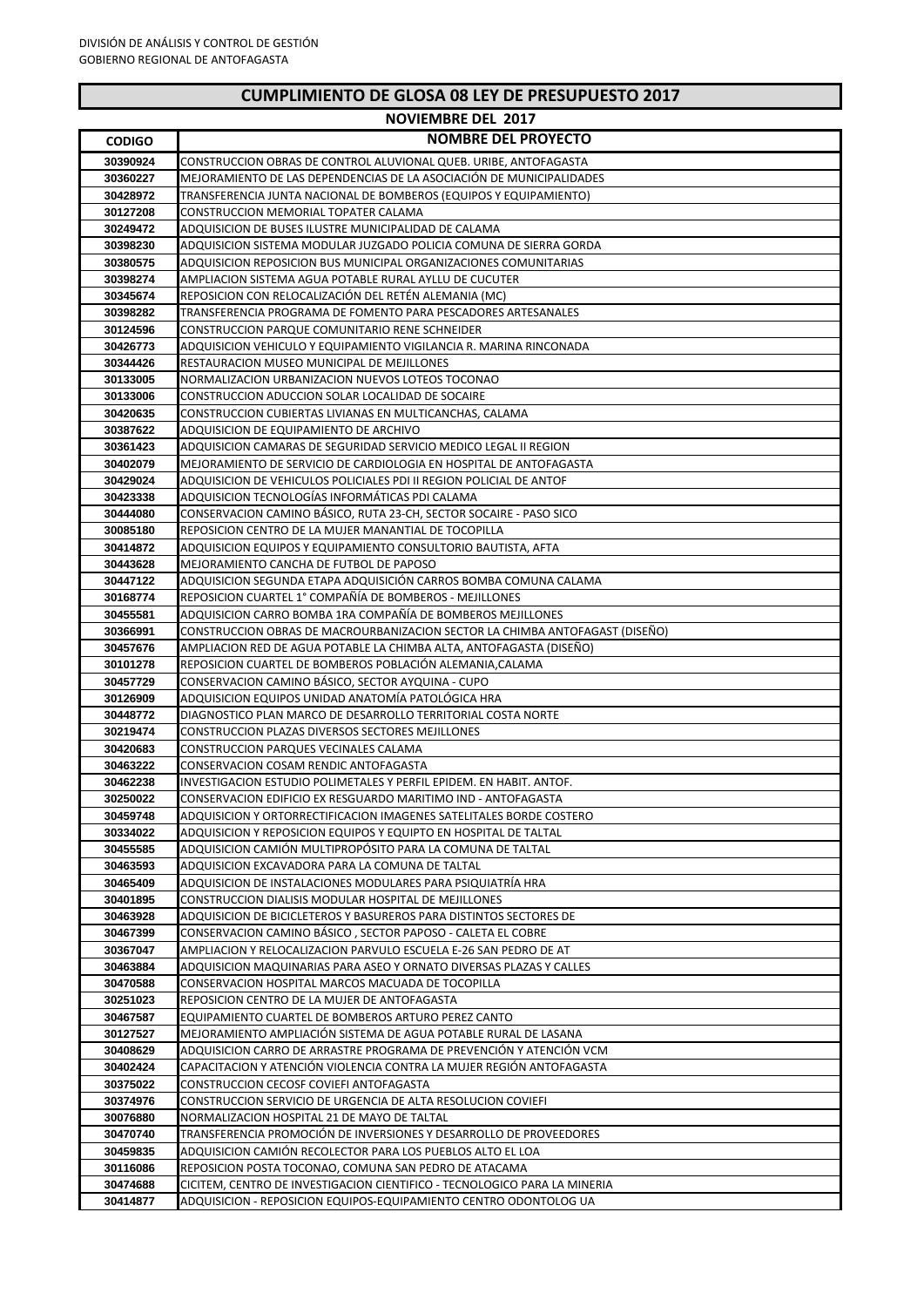|  | <b>CUMPLIMIENTO DE GLOSA 08 LEY DE PRESUPUESTO 2017</b> |
|--|---------------------------------------------------------|
|--|---------------------------------------------------------|

|                      | <b>NOVIEMBRE DEL 2017</b>                                                                                                                                                          |
|----------------------|------------------------------------------------------------------------------------------------------------------------------------------------------------------------------------|
| <b>CODIGO</b>        | <b>NOMBRE DEL PROYECTO</b>                                                                                                                                                         |
| 30442725             | REPOSICION VEHÍCULOS Y ADQ. EQUIPOS-EQUIPAM INTELEG AFTA- CALAMA                                                                                                                   |
| 30459077             | ADQUISICION CAMIONES SISTEMA DE RECOLECCION RSD, COMUNA TOCOPILLA                                                                                                                  |
| 30464293             | ADQUISICION VEHÍCULOS DE TRASLADO PARA PACIENTES TELETON CALAMA                                                                                                                    |
| 30474500             | ADQUISICION POSTES SOLARES POBLACION SAN LORENZO                                                                                                                                   |
| 30076886             | NORMALIZACION DEL HOSPITAL DE MEJILLONES                                                                                                                                           |
| 30108048             | REPOSICION POSTA RURAL PEINE COMUNA DE SAN PEDRO DE ATACAMA                                                                                                                        |
| 30126713             | MEJORAMIENTO SERVICIO DE PSIQUIATRIA HOSPITAL REGIONAL ANTOFAGASTA                                                                                                                 |
| 30324023             | HABILITACION HOSPITAL REGIONAL PARA HOSPITAL CLINICO UNIV. DE ANTOF.(PREFACTIBILIDAD)                                                                                              |
| 30402476             | CONSTRUCCION DISPOSITIVO DE SALUD SAN PEDRO DE ATACAMA (PREFACTIBILIDAD)                                                                                                           |
| 30452924             | CONSTRUCCION CENTRO DE SALUD, REHABILITACIÓN DROGAS CALAMA                                                                                                                         |
| 30457688             | CONSTRUCCION UNIDAD DE APOYO DIAGNOSTICO MEDICINA NUCLEAR EN COA                                                                                                                   |
| 30465791             | NORMALIZACION BRAQUITERAPIA EN CENTRO ONCOLOGICO(COA) DE ANTOFAGASTA                                                                                                               |
| 30474248             | CONSERVACION DE ACERAS EN ANTOFAGASTA                                                                                                                                              |
| 30474249             | CONSERVACION SOMBREADEROS PLAZAS CALAMA                                                                                                                                            |
| 30474250             | CONSERVACION ÁREAS PUBLICAS MARÍA ELENA                                                                                                                                            |
| 30474294             | CONSERVACION EDIFICIOS PUBLICOS COMUNA DE OLLAGUE                                                                                                                                  |
| 30474502             | CONSERVACION ACERAS VARIOS SECTORES TOCOPILLA                                                                                                                                      |
| 30474504             | CONSERVACION ACERAS COMUNA SIERRA GORDA                                                                                                                                            |
| 30474507<br>30474508 | CONSERVACION ACERAS VARIOS SECTORES MEJILLONES<br>CONSERVACION ESPACIOS Y EDIFICIOS PÚBLICOS SAN PEDRO DE ATACAMA                                                                  |
| 30388728             | TRANSFERENCIA PROGRAMA DE PRODUCCIÓN LIMPIA ANTOFAGASTA                                                                                                                            |
| 30464697             | TRANSFERENCIA MACRO FACULTAD DE INGENIERÍAS DE ANTOFAGASTA                                                                                                                         |
| 30466951             | TRANSFERENCIA EVLUACIÓN POLÍTICA CTI E INNOVACIÓN Y ESTRATEGIA REGION                                                                                                              |
| 30469090             | TRANSFERENCIA ASIST. TECNICA PEQUEÑA MINERIA REGION DE ANTOFAGASTA                                                                                                                 |
| 30473184             | HABILITACION TRANSFERENCIA CONVENIO MINVU-GORE OBRAS DE URBANIZACION                                                                                                               |
| 30475337             | TRANSFERENCIA PAVIMENTOS PARTICIPATIVOS 25° LLAMADO REGION ANTOFAGAST                                                                                                              |
| 30087369             | REPOSICION VIVERO MUNICIPAL, ANTOFAGASTA                                                                                                                                           |
| 30350275             | REPOSICION Y ADQUISICION EQUIPOS/EQUIPAMIENTO HOSPITAL MEJILLONES                                                                                                                  |
| 30480623             | CONSERVACION SAMU HOSPITAL COMUNITARIO 21 DE MAYO TALTAL                                                                                                                           |
| 30478254             | CONSERVACION DEPENDENCIAS LABORATORIO HOSPITAL DE MEJILLONES                                                                                                                       |
| 30482565             | HABILITACION CONVENIO GORE - MINSAL FAR SALUD 2017                                                                                                                                 |
| 30477564             | ADQUISICION CAMIONES RECOLECTORES PARA LA COMUNA DE TALTAL                                                                                                                         |
| 30136533             | CONSTRUCCION CUARTEL BOMBEROS Y EQUIP. ANEXOS,LAS PALMERAS AFTA.                                                                                                                   |
| 30402480             | CONSTRUCCION BODEGA DE FARMACIA CENTRO ATENCION DEL NORTE                                                                                                                          |
| 30440675             | ADQUISICION DE VEHICULO ATENCION MOVIL CAJTA REGION DE ANTOFAGASTA                                                                                                                 |
| 30480459             | TRANSFERENCIA CAPACITACIÓN A EMPRENDEDORES MEDIANTE FERIAS REGIONALES                                                                                                              |
| 30471704             | REPOSICION MINIBUS PACIENTES UNIDAD MEDICINA FISICA CAN, ANTOF                                                                                                                     |
| 30463884             | ADQUISICION MAQUINARIAS PARA ASEO Y ORNATO DIVERSAS PLAZAS Y CALLES                                                                                                                |
| 30167472<br>30402478 | CONSTRUCCION RELLENO SANITARIO, COMUNA DE SIERRA GORDA                                                                                                                             |
| 30164922             | NORMALIZACION CENTRO ONCOLOGICO AMBULATORIO DE ANTOFAGASTA (COA)(PREFACTIBILIDAD)<br>AMPLIACION CEMENTERIO GENERAL DE ANTOFAGASTA                                                  |
| 30481281             | CONSERVACION HOSPITAL COMUNITARIO DE TALTAL                                                                                                                                        |
| 30485717             | TRANSFERENCIA PROGRAMA DE INNOVACIÓN SOCIAL ANTOFAGASTA                                                                                                                            |
| 30486563             | TRANSFERENCIA BÚSQUEDA DE MERCADOS PARA PROVEEDORES A LA MINERÍA Y ALGAS DE USO INDUSTRIAL                                                                                         |
| 30296472             | ADQUISICION RED METEOROLÓGICA DE EMERGENCIA                                                                                                                                        |
| 2401022              | ACTIVIDADES DE PROTECCION Y EDUCACION MEDIO AMBIENTAL                                                                                                                              |
| 2403022              | MUNICIPALIDADES-ACTIVIDADES DE PROTECCION Y EDUCACION MEDIO AMBIENTAL                                                                                                              |
| 2403023              | OTRAS-ACTIVIDADES DE PROTECCION Y EDUCACION MEDIO AMBIENTAL                                                                                                                        |
| 30482904             | REPOSICION CARROS BOMBA Y EQUIPAM. CUERPO DE BOMBEROS, TOCOPILLA                                                                                                                   |
| 40000021             | ADQUISICION Y REPOSICION VEHÍCULOS MATERIAL MAYOR BOMBEROS DE MEJILLONES                                                                                                           |
| 30481908             | REPOSICION POSTA RURAL CALETA PAPOSO                                                                                                                                               |
| 30479810             | REPOSICION UNIDAD DE SALUD MENTAL DEL HOSPITAL DE TALTAL                                                                                                                           |
| 30134129             | REPOSICION CONSULTORIO JURÍDICO NORTE COMUNA DE ANTOFAGASTA                                                                                                                        |
| 30488809             | TRANSFERENCIA NUEVO SISTEMA DE DESCOMISIONAMIENTO DE SALES FUNDIDAS A ALTA TEMPERATURA PARA LA                                                                                     |
| 30488811             | PROTECCION CREACIÓN DEL ATACAMA DESERT VACCINE LABORATORY PARA DESARROLLAR VACUNAS EN ANTOF                                                                                        |
| 30488553             | CAPACITACION PRODUCCIÓN EN AMBIENTE CONTROLADO (HATCHERY) DE RECURSOS HIDROBIOLÓGICOS                                                                                              |
| 30488826             | CAPACITACION FORMACION EN PROCESOS DE INSTALACION, OPERACION Y MANTENCION DE SISTEMAS DE ENER                                                                                      |
| 30488818             | CAPACITACION DESARROLLO DE CAPITAL HUMANO AVANZADO A TRAVÉS DE LA FORMACIÓN DE ESPECIALIDADES                                                                                      |
| 30488824             | TRANSFERENCIA CARACTERIZACION TERRITORIAL DE LOS FACTORES MEDIOAMBIENTALES                                                                                                         |
| 30488554             | RECUPERACION SISTEMA TECNOLÓGICO DE RECUPERACIÓN DE COMPONENTES, MEJORAMIENTO DE COMPETIVIDAD<br>TRANSFERENCIA ACUILAB: UNIDAD DE PRODUCCIÓN DE ESPECIES HIDROBIOLÓGICAS DE TALTAL |
| 30488447<br>30488815 | TRANSFERENCIA PRODUCCIÓN DE UN INGREDIENTE FUNCIONAL A PARTIR DE MICROALGAS MARINAS PARA DISMI                                                                                     |
| 30488816             | CAPACITACION TECNOLOGÍA PARA EL EMPRENDIMIENTO E INNOVACIÓN                                                                                                                        |
|                      |                                                                                                                                                                                    |